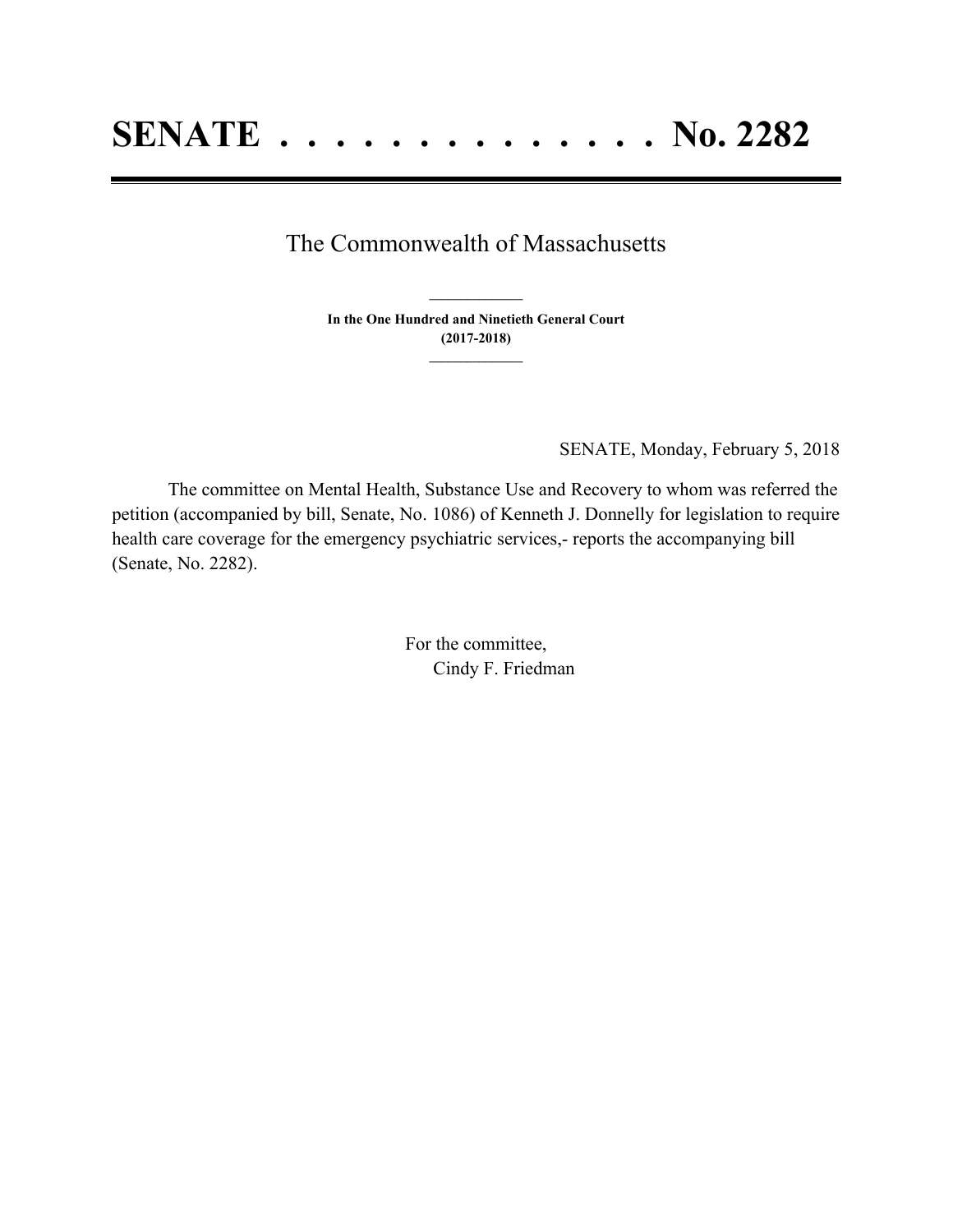## The Commonwealth of Massachusetts

**In the One Hundred and Ninetieth General Court (2017-2018) \_\_\_\_\_\_\_\_\_\_\_\_\_\_\_**

**\_\_\_\_\_\_\_\_\_\_\_\_\_\_\_**

An Act to require health care coverage for the emergency psychiatric services.

Be it enacted by the Senate and House of Representatives in General Court assembled, and by the authority *of the same, as follows:*

| 1  | SECTION 1. Chapter 32A of the General Laws, as appearing in the 2016 Official                   |
|----|-------------------------------------------------------------------------------------------------|
| 2  | Edition, is hereby amended by adding the following section:-                                    |
| 3  | Section 28. The commission shall provide to an active or retired employee of the                |
| 4  | commonwealth who is insured under the group insurance commission benefits on a                  |
| 5  | nondiscriminatory basis for medically necessary emergency service programs, as defined in       |
| 6  | section 1 of chapter 175.                                                                       |
| 7  | SECTION 2. Section 1 of chapter 175, as appearing in the 2016 Official Edition, is              |
| 8  | hereby amended by inserting after the definition of "Domestic company", in lines 14 and 15, the |
| 9  | following words:-                                                                               |
| 10 | "Emergency services programs", all programs subject to contract between the mass                |
| 11 | behavioral health partnership and nonprofit organizations for the provision of said emergency   |
| 12 | services.                                                                                       |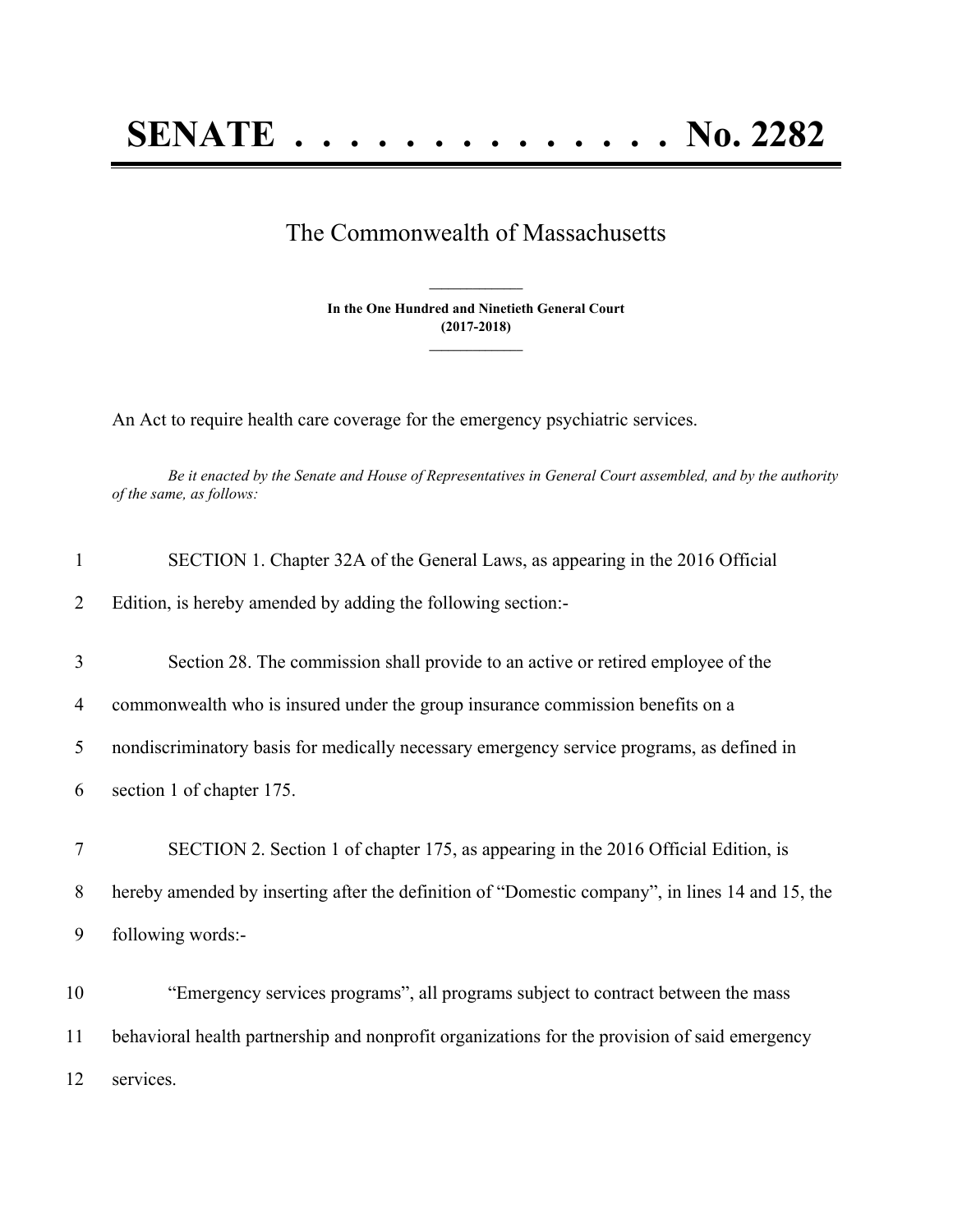SECTION 3. Said chapter 175 is hereby further amended by inserting after section 47BB the following section:-

| 15 | Section 47CC. An individual policy of accident and sickness insurance issued under              |
|----|-------------------------------------------------------------------------------------------------|
| 16 | section 108 that provides hospital expense and surgical expense insurance and any group blanket |
| 17 | or general policy of accident and sickness insurance issued under section 110 that provides     |
| 18 | hospital expense and surgical expense insurance, which is issued or renewed within or without   |
| 19 | the commonwealth, shall provide benefits on a nondiscriminatory basis for medically necessary   |
| 20 | emergency service programs, as defined in section 1 of chapter 175.                             |
| 21 | SECTION 4. Chapter 176A of the General Laws, as appearing in the 2016 Official                  |
| 22 | Edition, is hereby amended by inserting after section 8KK the following section:-               |
| 23 | Section 8LL. A contract between a subscriber and the corporation under an individual or         |
| 24 | group hospital service plan which is issued or renewed within or without the commonwealth       |
| 25 | shall provide benefits on a nondiscriminatory basis for medically necessary emergency service   |
| 26 | programs, as defined in section 1 of chapter 175.                                               |
| 27 | SECTION 5. Chapter 176B of the General Laws, as appearing in the 2016 Official                  |
| 28 | Edition, is hereby amended by inserting after section 4KK the following section:-               |
| 29 | Section 4LL. A subscription certificate under an individual or group medical service            |
| 30 | agreement which is issued or renewed within or without the commonwealth shall provide           |
| 31 | benefits on a nondiscriminatory basis for medically necessary emergency service programs, as    |
| 32 | defined in section 1 of chapter 175.                                                            |